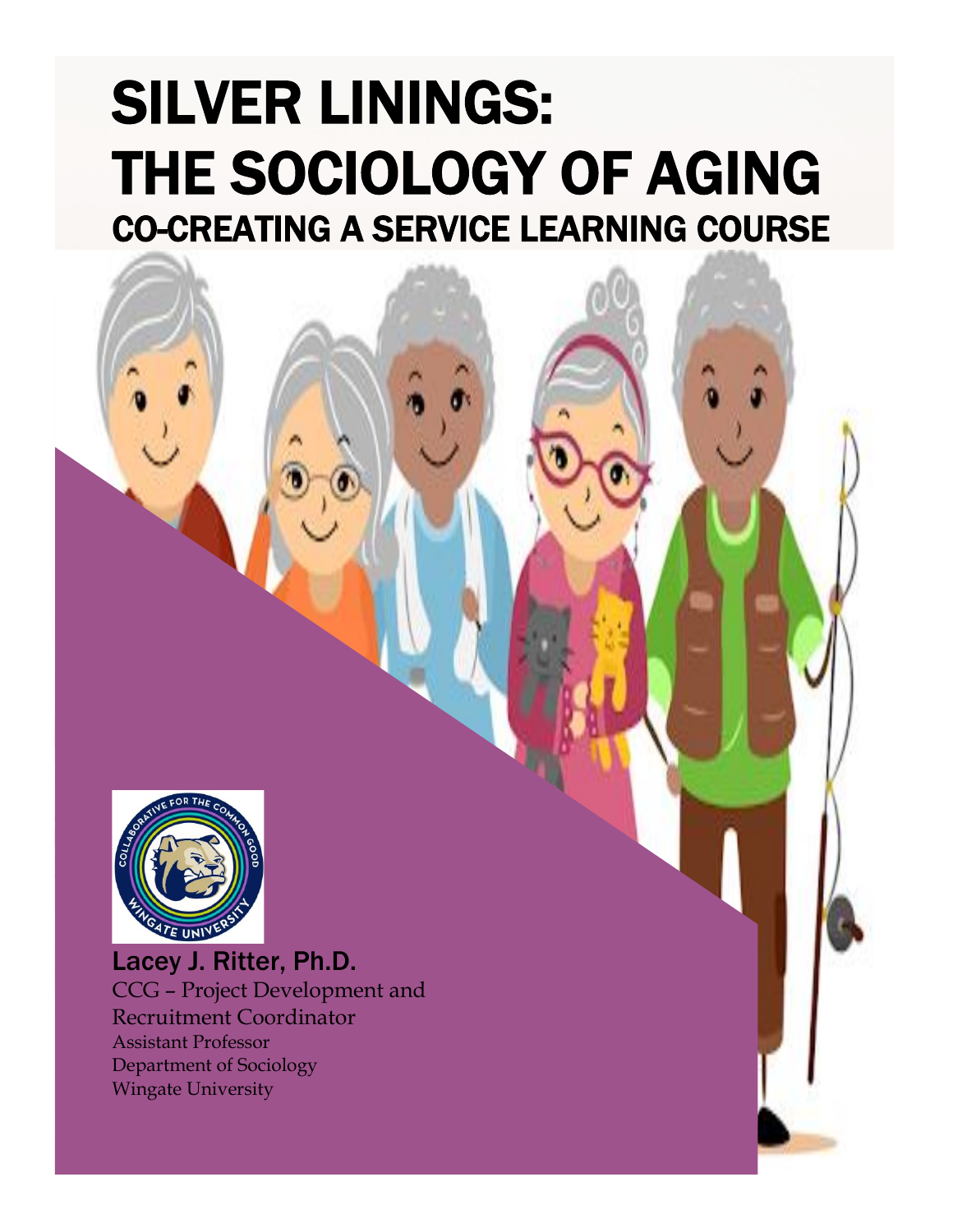## SILVER LININGS: The Sociology of Aging

*Co-Creating a Service Learning Course*

#### **ABSTRACT**

This paper discusses the co-creation of a Sociology of Aging: Service Learning course at Wingate University. The course was created to *help serve the Eastern Union County older adult population through service learning and education focusing on seniors*.

Nine students helped Dr. Ritter create a course that will allow for the development and continuation of service learning projects with older adults in Union County for years to come.

Bringing students into the experience allowed the course to be created organically by those most impacted by undergraduate courses, while also allowing these students to spend time with both older adults and the organizations serving them during the semester, allowing us to assess seniors' needs within Union County.

Overall, both the students and Dr. Ritter had an amazing experience creating the course. We were able to create a course that integrates students' perspectives while also maintaining the instructional curriculum, all while finding important and seniorfocused ways to serve our aging population in the future.



*Want to learn more?* 

Contact Dr. Ritter at: *l.ritter@wingate.edu* or visit the CCG website at: *https://www.wingate.edu/ around-campus/common-good*



*What are the benefits and drawbacks of taking a service-learning based course like this?*

*"*I believe the benefits far outweigh any drawbacks in this course. Now that I have an understanding of what service learning truly is, I feel more connected with the class and the lasting impacts it will have on future students. Not only does this course engage students with the community, but it gives a sense of action to students to feel the need to conspire change for our environment."– *KC, senior*



"I think a major pro for students that participate in this course will be the experience they get. This is a great opportunity to become involved in the community and it will also look good on resumes for jobs, internships, or graduate school. Also, it is will be good for forming relationships with community partners. This could open up doors for internships and job opportunities. Another pro is simply the feeling of helping older adults and knowing that you are making a difference."– *MS, senior*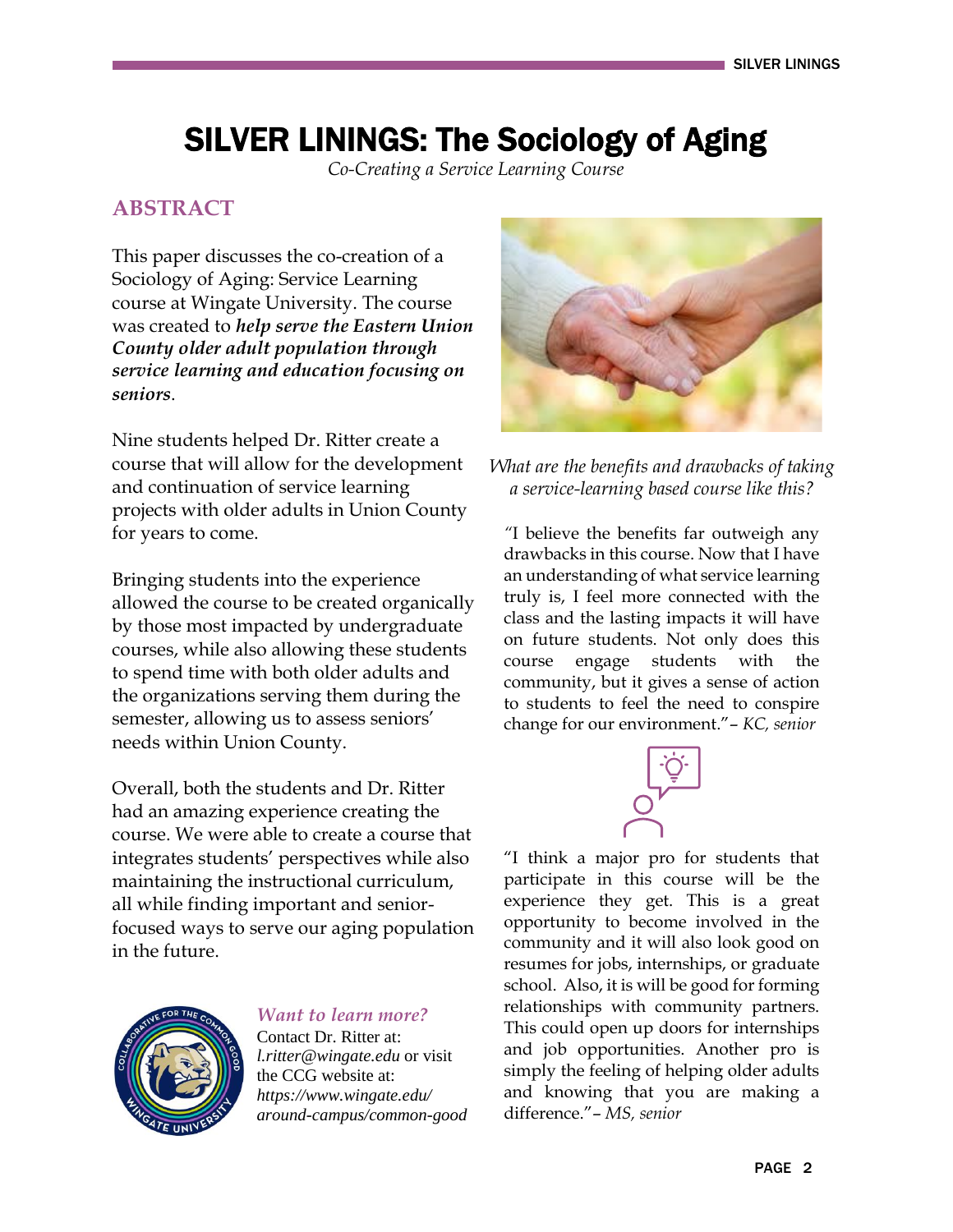## BACKGROUND

We, as Americans, are steadily aging as a population. While this is partly due to lower birth rates, it is also due to extended life expectancy. Though our demographic numbers are steadily progressing toward these later years, our social attitudes are lagging behind the times. America is still an ageist society, meaning that we place little to no value on older adults, often ignoring them and segregating them away from younger populations. We also are more likely, as a society, to focus on making social change happen for *younger*  generations, often ignoring our older counterparts or redirecting funds and support to younger generations.



*Above: several community partners came to Wingate University to attend our Senior Luncheon and address the gaps in service for our Eastern Union County seniors.*

Thus, older adults are often ignored – left out of the story. Courses like *Sociology of Aging* aim to change these attitudes by showing both the value in older adults and addressing the gaps in service they receive.

Dr. Lacey J. Ritter, as a gerontologist, spends much of her time researching these gaps – and trying to find solutions. Along with Dr. Candace Lapan, Ritter transformed one of her undergraduate courses into a service-learning based model to fill these gaps close to home.

During the Spring 2020 semester, Dr. Ritter and nine undergraduate students teamed up to revamp *Sociology of Aging,* an upperlevel elective course in the Department of Sociology. This course, while focusing on the aging process as a whole, also emphasizes the importance of social connections for quality of life in later years.

While remodeling the course to incorporate service learning lectures, senior panels, and even field trips to local community organizations helping seniors, Ritter's students also learned what courses are like from the instructor's perspective. They were able to help construct the course from start to finish, using the insight they gained from going out and surveying various seniors in Eastern Union County about their needs and ways we can help (data available by request). Students in Dr. Ritter's course also connected with various community partners, gaining valuable insight during our Senior Luncheon in the fall.

Through these experiences, Ritter and her students created a fun, insightful, and practical course that will allow for students to create – and implement – service learning projects with senior-based community partners each spring. Our goal is to host additional luncheons every spring, celebrating our "super seniors" and those who love and support them. At these luncheons, students will present on their service learning projects as both evidence of their experiences and as a tool for consciousness-raising and greater acceptance and visibility of older adults.

#### *What is surveying seniors like?*

"A lot of the elders loved that we were surveying they because they do want their voice heard in this big community. 'I'm so glad you took the time to ask me what I want out of Union County.'" – *TC, junior*